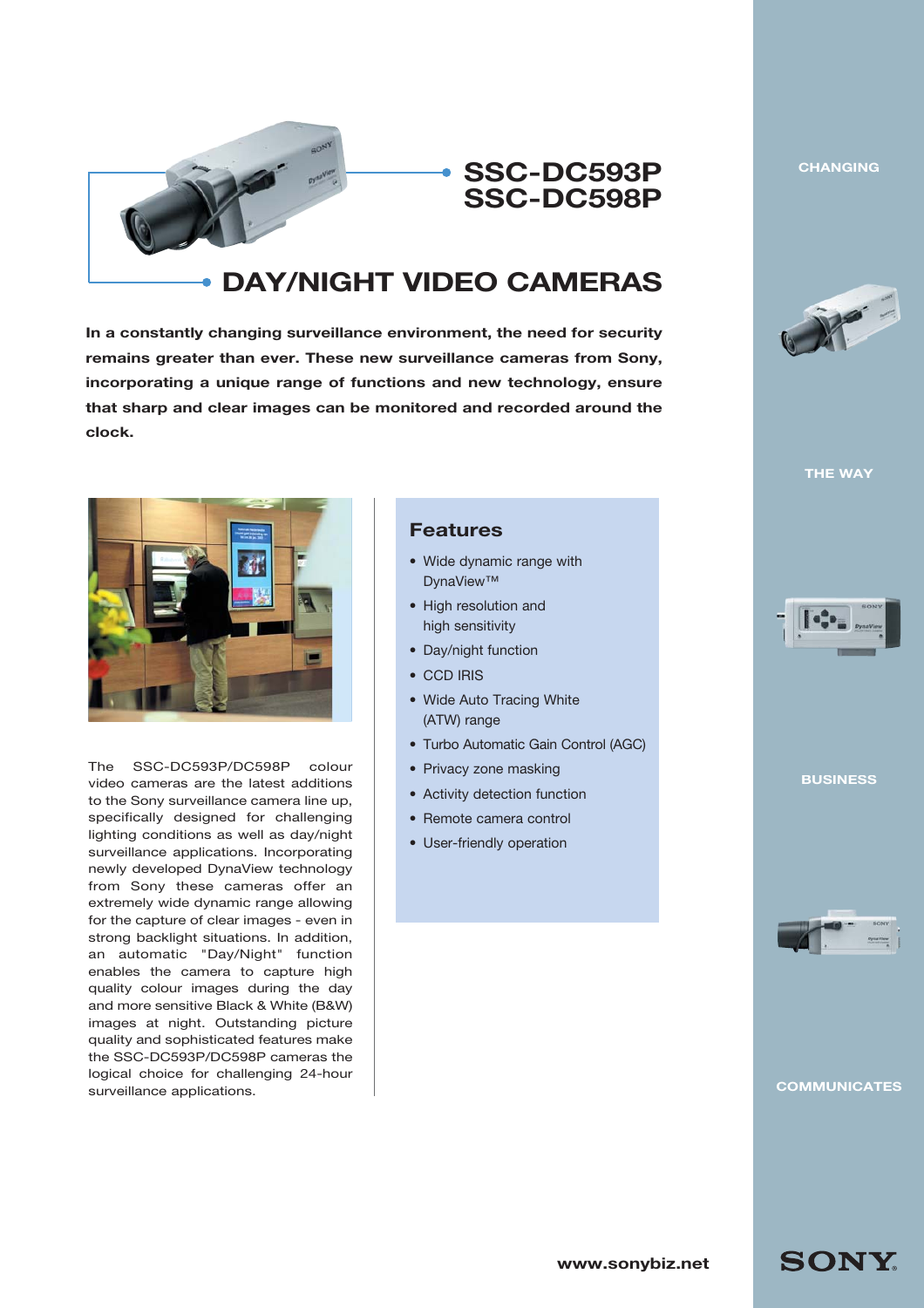

#### Wide dynamic range with DynaView™

Incorporating newly developed DynaView technology, these cameras achieve an incredible dynamic range that is 128 times wider than conventional cameras, so users can capture clear images even in extreme high-contrast lighting environments.

In DynaView mode, the camera captures the same image twice – firstly with a normal shutter speed, and then with a high shutter speed. Newly developed LSI technology then combines the dark areas captured at normal shutter speed with the bright areas captured at high shutter speed and creates one image – an extremely high-contrast picture that would be unattainable with a conventional camera.

DynaView technology also means more powerful Backlight Compensation (BLC). While conventional BLC can result in over exposure of the image background, DynaView reduces this to a minimum by using a high shutter speed for the background, which consequently provides optimum exposure for both the subject and the background.

### High resolution and high sensitivity

The SSC-DC593P/DC598P cameras incorporate a 1/3 type IT (Interline Transfer) CCD with 440,000 pixels – a feature that contributes to their superb picture quality and high sensitivity. These cameras provide a high resolution of 480 TV lines and can operate under a minimum illumination of 0.07 lux in B&W mode or 0.8 lux in Colour mode.



#### Day/Night function

The SSC-DC593P/DC598P cameras offer a "Day/Night" function to provide optimised sensitivity in both day and night shooting scenarios. As the scene illumination reduces and the acquired image darkens, the infrared filter is automatically removed and the camera switches to B&W mode, requiring a minimum illumination of only 0.07 lux. For even greater flexibility, the Day/Night function can also be initiated on demand through an external control signal.

#### CCD IRIS

The CCD IRIS function allows the use of a manual iris lens instead of a more costly automatic iris lens. As image brightness increases, the camera adjusts exposure by automatically reducing the CCD photo sensor's exposure time (charge accumulation time). This is achieved by using the CCD electronic shutter, which has a range of 1/50 to 1/10,000 per second.

#### Wide Auto Tracing White (ATW) range

Automatic Tracing White is a feature that automatically adjusts the white balance in accordance with any changes in lighting conditions, ensuring that the appropriate colour balance of a picture is always obtained.

The SSC-DC593P/DC598P cameras provide an extremely wide Automatic Tracing White range (2,000 K to 10,000 K), allowing adjustment-free operation under a variety of light conditions. These cameras also feature pre-set colour temperature settings and user-defined manual settings.

#### Turbo AGC

These cameras incorporate an advanced Turbo AGC function which allows the user to boost camera gain to 24 dB. This enables the image to be more easily distinguished, even if it is shot in low light.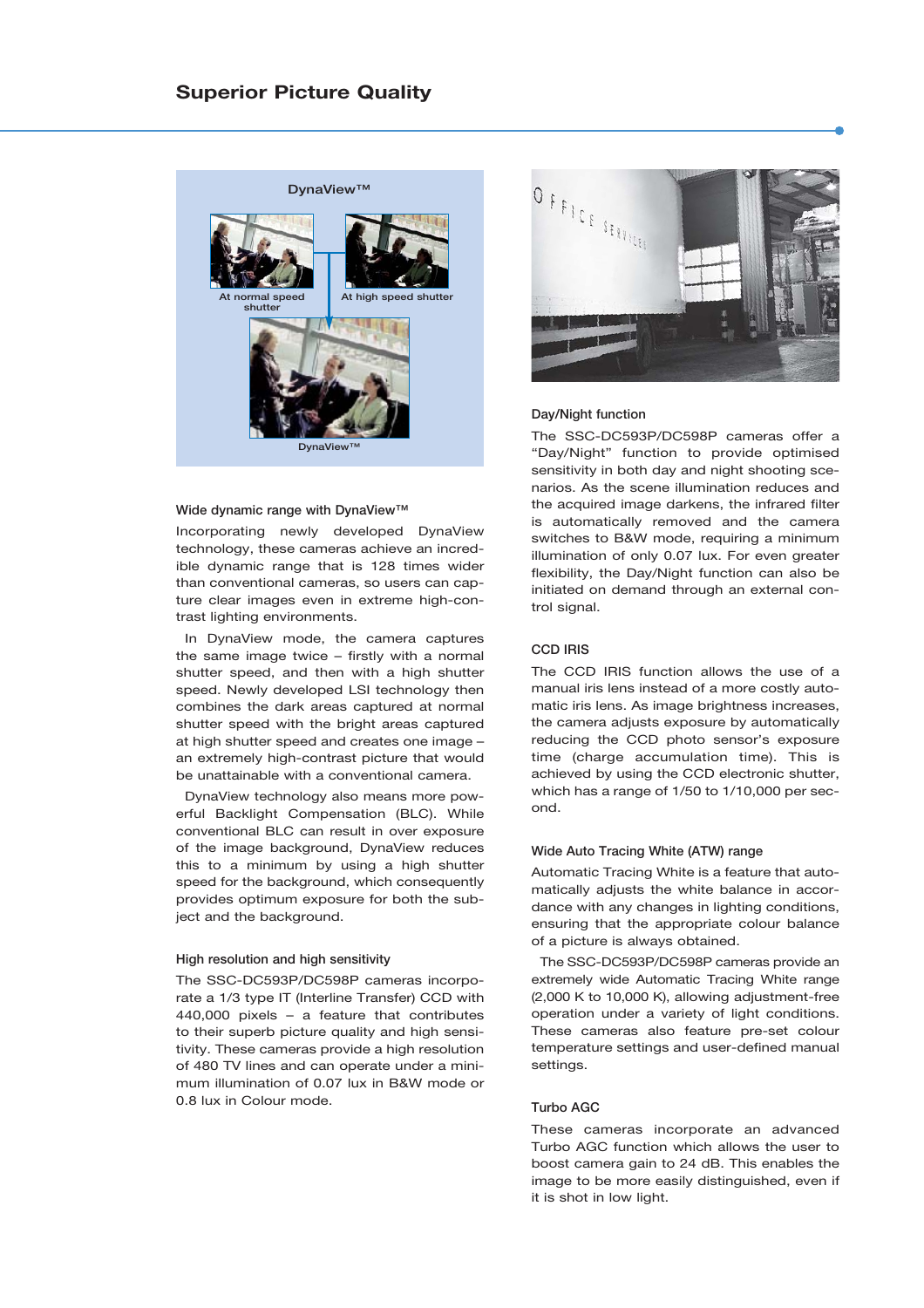## **Advanced Features**



#### Privacy zone masking

Unwanted or prohibited areas within an image can be masked. Up to two masking blocks can be freely selected in width and height. The masking areas are selectable from either the inside or the outside of the masking blocks.

#### Activity detection function

The activity detection function detects changes within up to three user-defined areas of the picture. When triggered, the camera superimposes a blinking ALARM indication on the video monitor and outputs an alarm trigger signal to external equipment. The on-screen, superimposed ALARM message lasts for 10 seconds, while the alarm trigger can be set at between 0.5 and 10 seconds.

#### Remote camera control

The SSC-DC593P/DC598P cameras can be remotely controlled through the RS-485 serial interface for camera configuration and control of advanced features such as DynaView™ ON/OFF and Day/night mode switching.

#### User-friendly operation

• On-screen set up menu:

Camera settings can be made through the on-screen menu using the cursor keys on the side panel of the camera. Up to two customised settings can be stored in the memory to quickly recall specific set-up conditions.

• Camera title indication:

In order to identify individual cameras more easily, a title of up to 24 characters can be assigned to each unit, which can then be superimposed onto a video monitor screen. The position of the superimposed title is selectable from OFF, TOP LEFT, TOP RIGHT, BOTTOM LEFT, or BOTTOM RIGHT.

#### On-screen set up menu



#### Menu operation buttons



## **Other Convenient Features**

- DC servo/video servo lens connection capability The SSC-DC593P/DC598P cameras are easily connected to either DC-servo or video-servo lenses.
- CS-mount

CS-mount lenses can also be used, allowing for easy and precise back-focus adjustments.

- Dual power capability The SSC-DC593P accepts both AC 24 V and DC 12 V power sources and automatically switches to the appropriate mode upon receiving power.
- Sync system

The sync system of these cameras can be switched between internal lock and AC line lock. When AC line lock is selected, the V-phase can be adjusted by ±90°.